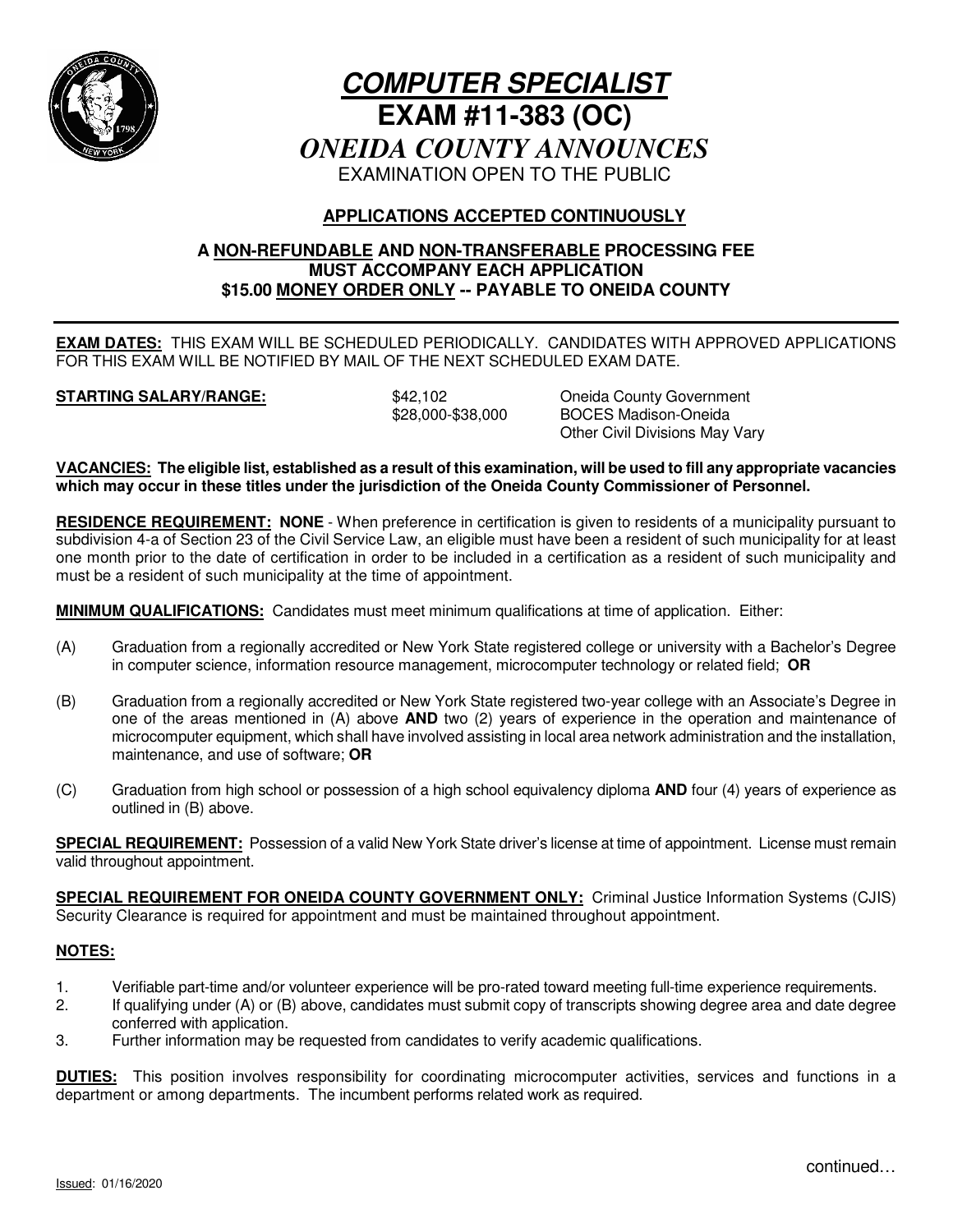# **COMPUTER SPECIALIST #11-383 (OC)** And the state of the state of the state of the state of the state of the state of the state of the state of the state of the state of the state of the state of the state of the state of t

**SUBJECTS OF EXAMINATION:** The examination will consist of a **rated evaluation of training and experience**. In order to be eligible for appointment, you must also pass a **Qualifying Performance test**. You must pass the **rated evaluation of training and experience AND** the **Qualifying Performance test** in order to be considered for appointment. The rated evaluation of training and experience will be administered prior to the qualifying performance test. You will not be called to the performance test unless you have passed the rated evaluation of training and experience. Your rank on the eligible list will be determined by your score on the rated evaluation of training and experience only.

**Rated Evaluation of Training and Experience:** You will complete a questionnaire that asks for specific information on your information technology education (formal degrees, IT-related training courses, certifications) and experience. You will also be asked to briefly describe a significant achievement in each of the job's areas and to provide the name and contact information for someone who can verify your information. The information you provide about your experience will be rated against the following areas: **Computer Programming, Help Desk, User Support, Network Administration, Data Communications, Telecommunications, Business/Systems Analysis, Website Development, and Microcomputer Repair.** 

**Qualifying Performance test** will be designed evaluate knowledge, skills and/or abilities in such areas as:

#### **1**. **LOGICAL REASONING AND INTERPRETING INSTRUCTIONS FOR COMPUTER-RELATED POSITIONS:**

These multiple-choice questions test for ability to reason logically and interpret instructions in a computer-related context. They cover verbal and quantitative reasoning, flowchart interpretation and applying written directions. The verbal and quantitative reasoning questions include logical implications (e.g., if A and B, then C) and relations (e.g., greater than). Knowledge of addition, subtraction, multiplication and division is necessary, but neither mathematical sophistication nor computational speed is needed. The interpreting instructions questions provide the instructions and specific rules for applying them. All the information needed to answer the questions is presented with the questions.

#### **2. USER SUPPORT AND TRAINING:**

This simulation exercise requires candidates to assume the role of a staff member in a Help Desk support unit. Candidates will be presented with a user's problem. During the course of handling the problem, candidates will be required to: demonstrate communication skills, apply troubleshooting practices and tools, determine the appropriate level of training needed by the user, and educate the user on the proper use of computers.

#### **3. WORKING EFFECTIVELY WITH OTHERS TO SOLVE JOB-RELATED PROBLEMS**:

This simulation exercise requires candidates to assume the role of a staff member in an Information Technology work group who is working with colleagues during a time of change in policy or procedure, in a particular agency. During the exercise, candidates will be required to deal with obstacles within the working environment, which includes peer relations and the demands of handling multiple tasks. Candidates will be required to demonstrate the ability to be flexible, creative and persistent as a team player. They will also need to demonstrate the ability to cooperate, show initiative, and establish positive working relationships with peers and administrators.

**CALCULATORS ARE ALLOWED:** Unless specifically prohibited, candidates are permitted to use QUIET, hand-held, solar- or battery-powered calculators. Devices with typewriter keyboards, such as computers, spell-checkers, personal digital assistants, address books, language translators, dictionaries and any similar devices are PROHIBITED.

**ELIGIBLE LISTS:** Candidates who meet the qualifications, and pass this examination, will have their names placed on the Eligible List, in the order of final scores, regardless of the date on which they filed or took the test. The names of qualified candidates will remain on the Eligible List for one year. Appeal of ratings will not be allowed, as the opportunity for re-test exists.

**WAIVER:** If a candidate has previously passed a Qualifying Performance test prepared by the New York State Department of Civil Service that is the same test plan as announced, the test may be waived if the current Qualifying Performance test date is within two (2) years of the date of the previously passed Qualifying Performance test. A candidate requesting such a waiver must submit, **at time of application**, verifiable evidence of passing the Qualifying Performance test, including the name of the New York State Civil Service agency that administered the test and the test date.

**RETEST POLICY:** Retest for this continuous recruitment examination is permitted after six months.

**TERMINATION OF THE PROGRAM:** Oneida County Department of Personnel reserves the right to terminate this special recruitment program at any time, and re-establish a program of periodic testing for this title.

**TEST GUIDE:** The New York State Department of Civil Service has not prepared a test guide for this examination. However, candidates may find information in the publication "How to take a written test" helpful in preparing for this test. This publication is available on line at: www.cs.ny.gov/testing/localtestguides.cfm.

continued…

**For further information contact: ONEIDA COUNTY DEPT. OF PERSONNEL, 800 PARK AVE., UTICA, NY 13501 TELEPHONE: (315) 798-5726 JOHN P. TALERICO, COMMISSIONER**